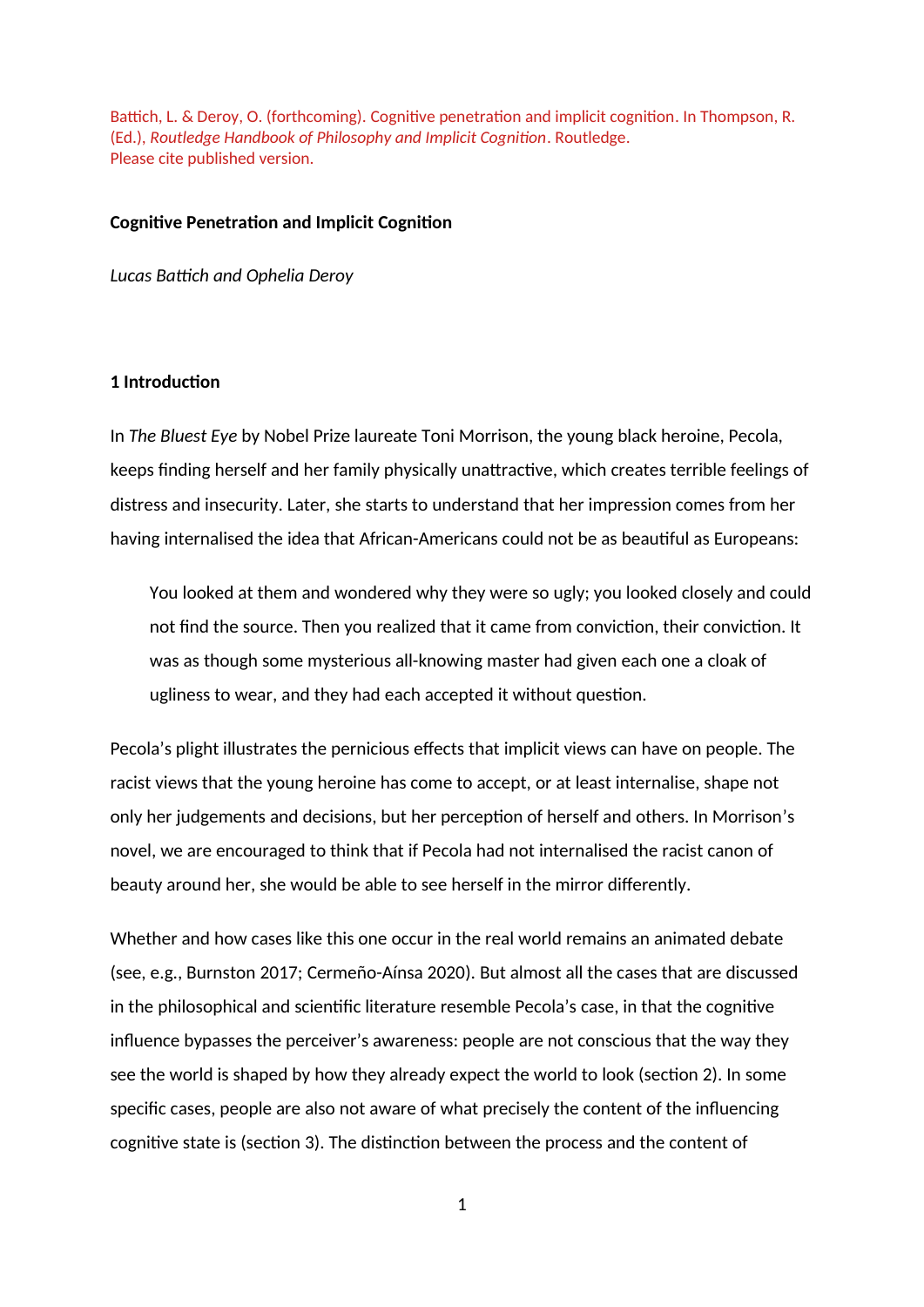cognitive influence helps us distinguish between two sides of the epistemic risk introduced by cognitive penetration (section 4): one is the *epistemic threat*, which comes from the perceiver not being capable of detecting that her perception is shaped by prior beliefs, and the other is the *epistemic fault*, which comes from the perceiver failing to prevent problematic contents to bear on their perception, and subsequent beliefs and decisions. If the perceiver has no awareness of the content of the cognitive state shaping their perception, are they then free of epistemic fault? We conclude by highlighting some issues standing in the way of this epistemic absolution (section 5).

#### **2 Cognitive influences are implicit**

Establishing whether cognitive states such as beliefs can influence perception or only the judgements based on perception, is a challenging experimental question. Nevertheless, the possibility remains: perception may be *cognitively penetrated*, if the contents of the higher cognitive states directly and causally affect low-level perceptual processing or perceptual experience, so that, had the higher-level contents been absent or different, the perception of basic aspects of the world would have been different (Siegel 2012; Stokes 2013). To count as cognitive penetration, the effects must concern how perceptual properties and objects are experienced. Canonically, these would be colours, shapes, sizes, slopes, brightness, loudness, weight, sweetness, etc. However, if one embraces a richer view of perceptual content, the affected properties can also be object-kinds, moral or aesthetic properties such as elegance, grace, balance, etc. (Bergqvist and Cowan 2018). In Pecola's case, we may suppose that both could be at stake: her internalised critical views could affect her perception of the shape, size, colour of her face, or it could affect how harmonious it looks to her.

The first way in which cognitive penetration is implicit is therefore when the top-down *process of influence* of cognitive states on experience is involuntary and unconscious: the subject does not have any explicit awareness or understanding that their perception has been influenced by their cognitive states. This is typically assumed to be the case for most candidate instances of cognitive penetration. Awareness of such influence does not necessarily require awareness of all the processing steps through which perception has been influenced, only of that fact that some influence has occurred.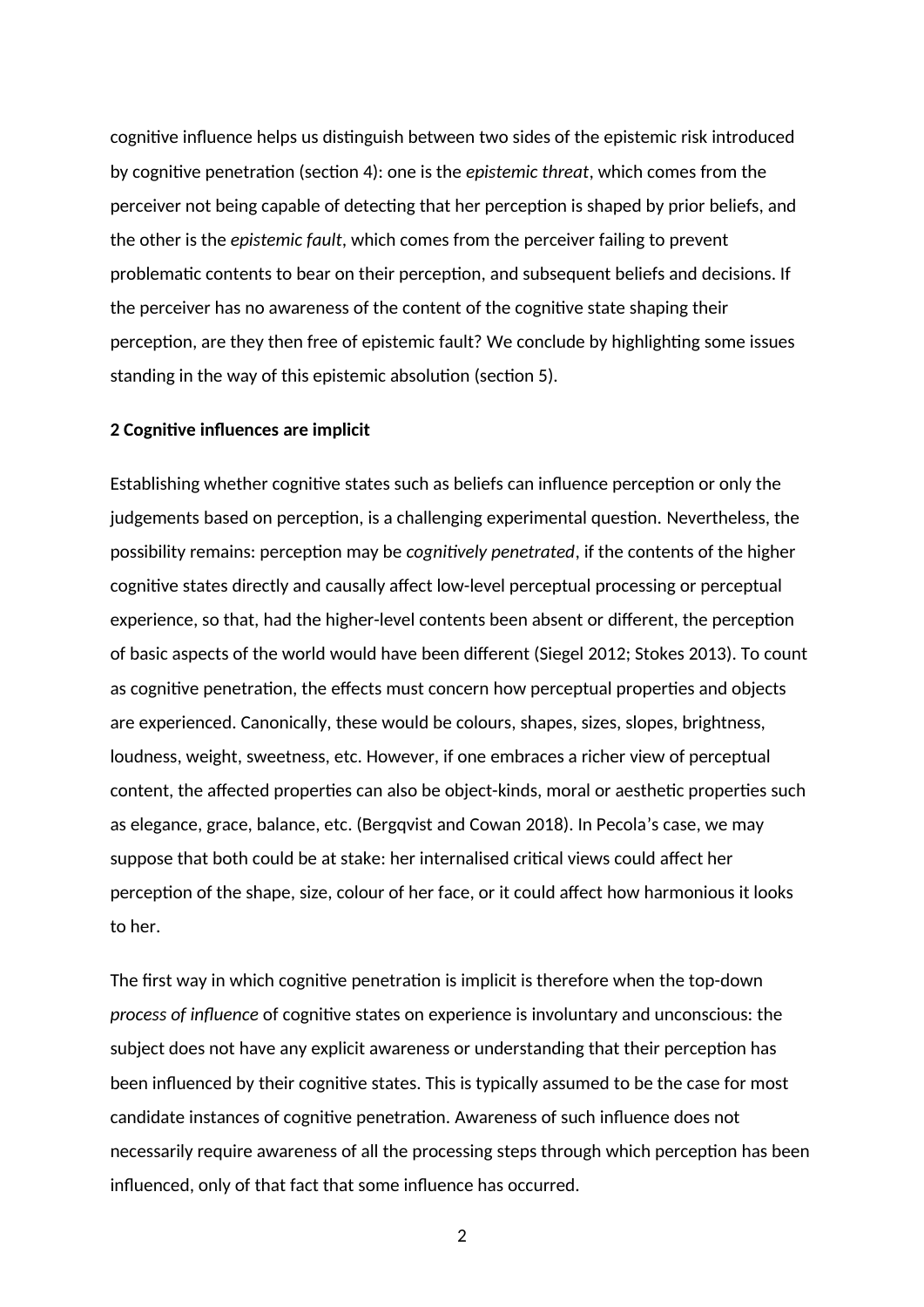This focus arises in part from the stipulation that for cognitive penetrations to occur, the causal connection between the influencing state and the influenced percept must be *internal* and *direct* (Stokes 2013). If you have a blurred perception and put on your glasses because you believe you will see better with them, your perception changes as a result of your belief. Here you are certainly aware that your belief that glasses will make you see things better has led you to put them on, and that, as a result, your experience has changed. But this is not a case of cognitive penetration. The direct cause of the change is something external (the glasses), and not your internal mental states.

Attention can have the same mediating role to play as the glasses, and act as an intermediate between cognitive states and perception. If you are presented with an ambiguous duck-rabbit drawing and made to realize that the drawing can be seen in two ways, you can voluntarily intend to see the drawing as of a duck or a rabbit, by attending to either duck- or rabbit-like features. Again, you may be aware that your beliefs or intentions have led you to attend to the drawing differently and, as a result, have shaped your perceptual experience. But the cause of the change occurs indirectly, mediated by attention. Classically, if a cognitive state influences attention, and attention, in turn, affects experience, no cognitive penetration has occurred (Pylyshyn 1999). The case of attention, however, is different from cases involving an external mediator. While attention can be voluntarily allocated, it can also be involuntarily affected by desires, intentions, or cognitive expectations. If so, attention itself could be cognitively penetrated. In such cases, the effects of the cognitive states on perception may be indirect, but they raise the same epistemic worries as cases where cognitive penetration occurs directly on perception itself, without an attentional mediation. Whether this counts as a mechanism of cognitive penetration, or constitutes another categorical phenomenon remains debated (see Mole 2015; Marchi 2017, for discussion).

The cases discussed so far suggest that cognitive penetration occurs without explicit awareness that some influence has occurred. You could still have reasons to believe that your perception is highly susceptible to certain kinds of top-down influence (Lyons 2011), for instance if someone else warns you that this is the case or because you have the feeling that there is something suspect or impure about your perceptual experience. Because we are not talking about awareness of the precise mechanisms of influence, but only of its occurrence,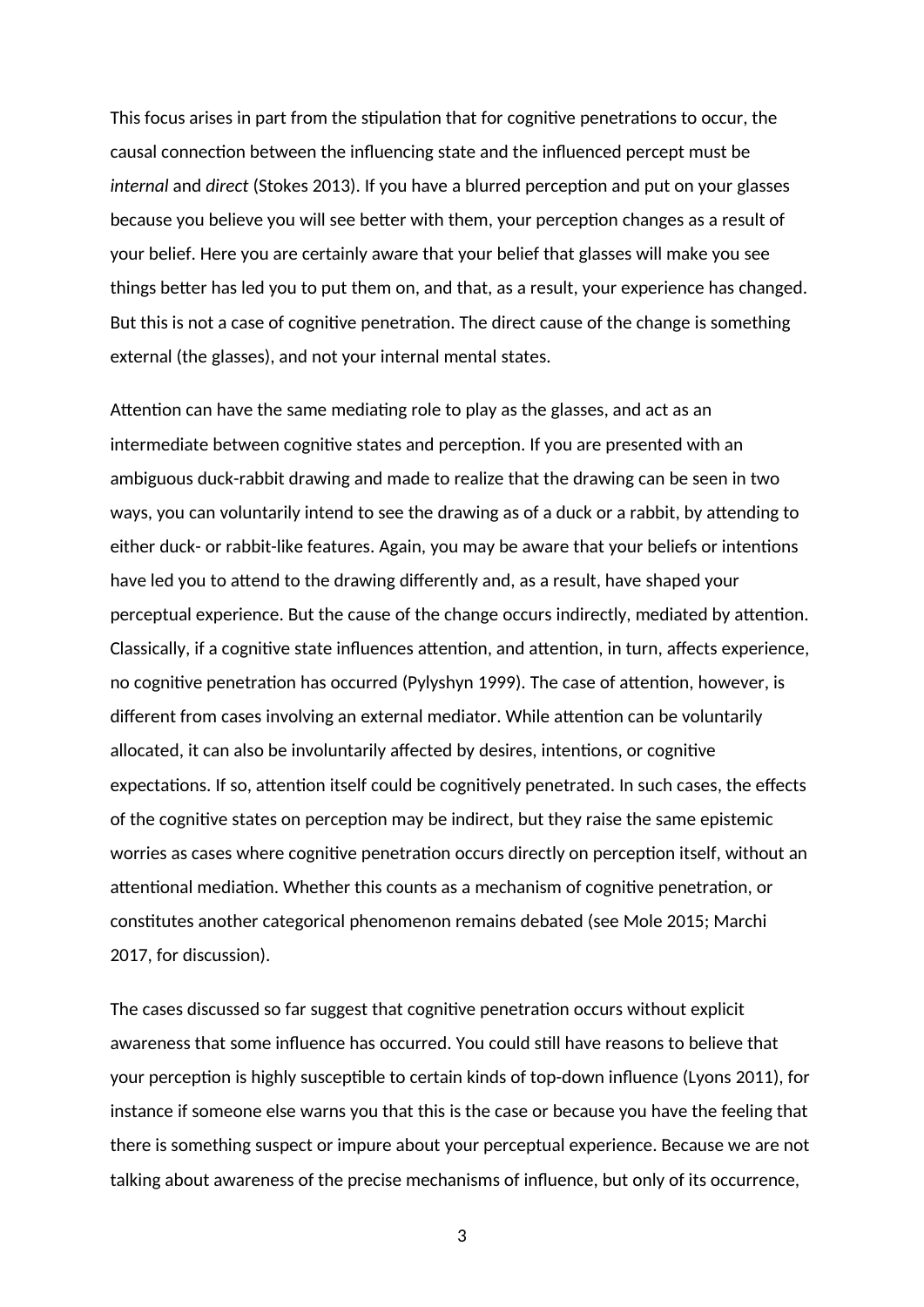such indirect warnings or inner suspicions are sufficient to show that cognitive influences are not necessarily implicit.

Notably, it is in principle possible for the perceiver to gain access to the fact that their perception is being, or has been, influenced through second-order or metacognitive awareness. Metacognition provides information about how well certain cognitive and perceptual are performing in a given context or how different processes interact (e.g., Deroy et al. 2016), and could well indicate whether cognitive penetration has occurred in a given case. In many cases, metacognitive awareness is manifested consciously, including explicit judgements that something is wrong or unreliable, for example, but in others, it may only come as a sense or feeling that things are not going smoothly (Proust 2010). Whether it leads to a judgement or a feeling, metacognitive reflection suggests that people can become reflectively aware of how sub-personal processes are running or interacting, and eventually of their perceptual processes relying on cognitive states.

To test this, Travers et al. (2020) examined the race-lightness bias. Levin and Banaji (2006) found that faces with features typical of an African person appear darker than faces with typical features of a European person, even when both faces have equal luminance. Whether all instances of this bias occur because of cognitive penetrability of perception is debated (Firestone and Scholl 2016), but the results from Travers et al. (2020) suggest that theirs were partly under cognitive influence. Their main question was to test whether subjects had metacognitive access to the fact that their responses about luminance are being affected by facial morphology. In other words, would people report or feel less confident when their perception of brightness is strongly biased by the task-irrelevant feature of morphology, compared to cases when they don't rely on such irrelevant cues? Results show that this was not the case: people were not able to detect that their percepts were biased when reflecting on their confidence. Opacity to metacognition seems to be here the sign that the fact that an influence has occurred (let alone the mechanism behind this influence) is implicit through and through. This metacognitive opacity stands in sharp contrast with decades of experiments in perception showing that people's confidence ratings can accurately track whether their responses were correct or not when performing classic visual tasks (e.g. Song et al. 2011).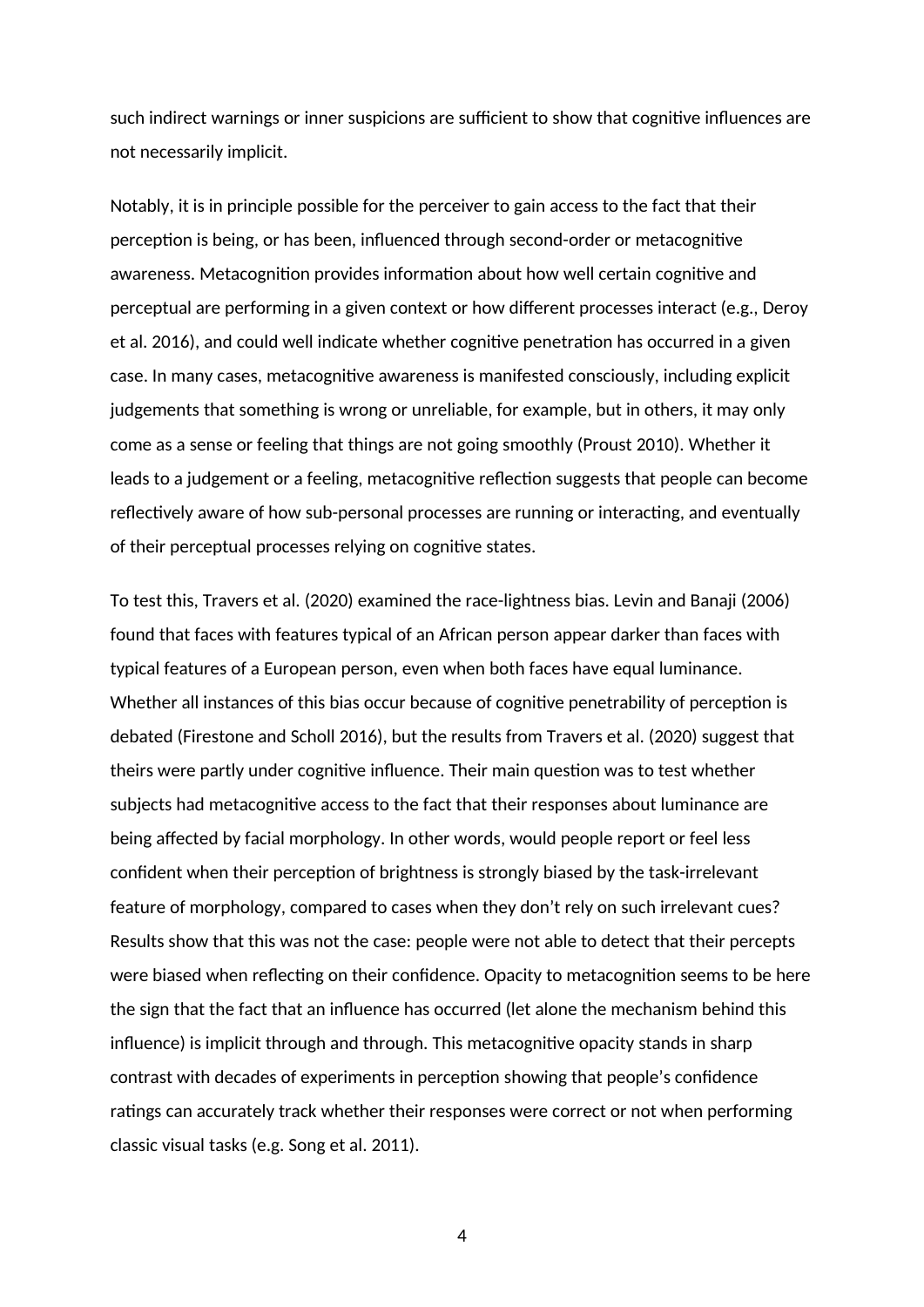### **3 Not all influencers are implicit**

The process of influence in cognitive penetration should be considered as implicit, as it operates without the agent's will and awareness. But what about the influencing state? There seems to be no restrictions on whether the influencer state should be implicit or explicit, as long as the influence on perceptual content occurs, and qualifies as coming from a cognitive state. Suppose that you are searching for wild strawberries along the forest trail, and are rehearsing in your head how much you desire to find strawberries. Suppose that this desire causes you to see something red where, in fact, there is no more than shadowy green leaves. The influencing state here is explicit in the strongest sense of being (i) consciously manifested, (ii) accessible to introspection, report and rational examination, (iii) generated voluntarily, and (iv) under voluntary control (e.g., by deciding to stop desiring strawberries, because you think you found enough already).

Not all candidate cases of cognitive penetration will satisfy these four conditions. Take the case where your belief that most bananas are yellow influences your current colour perception, and makes you see bananas as more yellow than they really are (assuming this is the case; Hansen et al. 2006, but see Deroy 2013, and Valenti and Firestone 2019, for conceptual and empirical objections, respectively). You are not consciously aware or deliberating about that belief every time you see a banana. You may also not be able to change this belief at will, by stopping to believe that bananas are yellow. Nevertheless, you can report and bring the belief that most bananas are yellow into consciousness, satisfying at least the condition (ii). As pointed out by Dummett (1991), an informational state is explicit when that state allows for the possibility of eliciting a verbal statement about it when prompted. Even when the informational state is not actually verbalized, the mere possibility of being able to do so suffices to call it explicit (see Davies 2015 for an overview).

On this dispositional reading, explicit sources at stake in cognitive penetration are those of which the agent can gain direct access to, given her current mental make-up, and without acquiring any new external information. Conversely, implicit influences and sources are such that the agent cannot be aware of, or gain direct access to, the implicit content that influences her perception, given her current state. For instance, in the case of Pecola, the idea that black people cannot be beautiful is not something she (i) is currently conscious of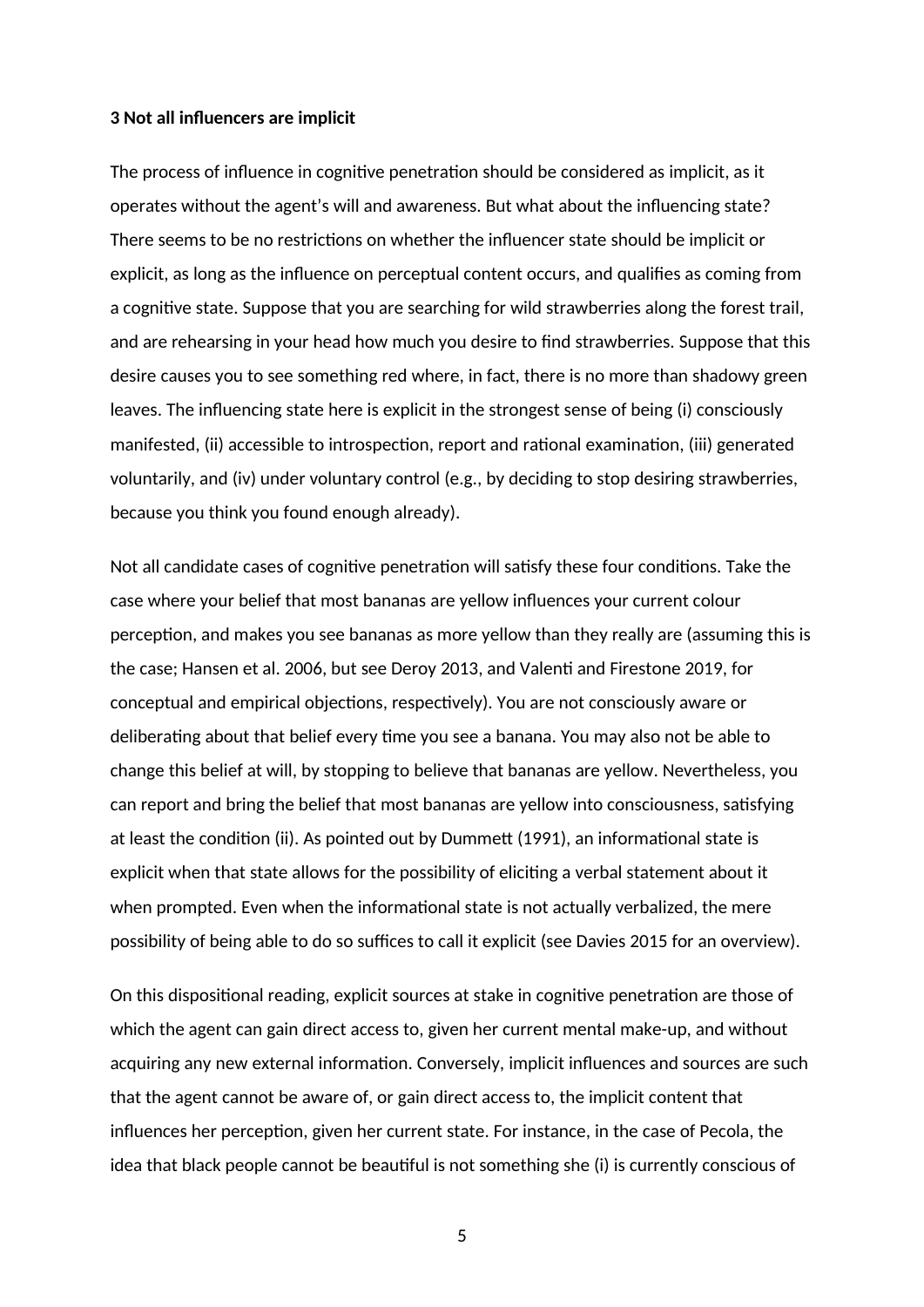when she looks at herself in the mirror, or (ii) could report on, and examine rationally at this time, unless she acquires new information. Neither is it something she has (iii) chosen or (iv) could change at will. The state that influences Pecola's perception then fully qualifies as implicit.

One question is whether the way this idea has been internalised still counts as cognitive enough to qualify as a cognitive penetration. If the implicit states influencing perception are akin to beliefs (Carruthers 2018), then there is no issue in including them among cases of cognitive penetration: the representation distorting Pecola's perception could be the generic proposition that "Black isn't beautiful". Implicit attitudes and biases could also differ from beliefs, and consist of non-propositional contents or associations. This may not be an issue as long as those states still count as cognitive. However, if the influence on perception comes from a non-conceptual source, such as an affective state or another perceptual state, then the influence would not count as cognitive. Some biases in behaviour may be thus explained if, for example, the mere perception of a Black face triggers an affective response that biases behaviour (Azevedo et al. 2017), or if the visual perception of mouth movements influences which phoneme is heard (McGurk and MacDonald 1976). Determining whether the influencing states or associations are "cognitive enough" to count as cognitive penetration is increasingly at odds with current views where there is no sharp distinction between cognition and perception (Newen and Vetter 2017). Nevertheless, the distinction could be maintained as a matter of degree by determining whether the effect is responsive to other clearly cognitive states, such as explicit beliefs or intentions (Deroy 2019).

# **4 Implicit cognitive influence pose epistemic threats, but not equally epistemic blame**

One key philosophical motivation to focus on cases of cognitive penetration where the influence is not accessible to the subject is because they pose specific epistemic challenges (e.g., Lyons 2011). Perceptual experience should provide epistemic justification for our beliefs, intentions and desires. Barring extreme scepticism, what we believe about the external world is grounded on what we see, hear, touch, smell and taste. I perceive the banana in front of me to be yellow, and that perceptual experience makes it *reasonable* for me to believe that the banana is yellow: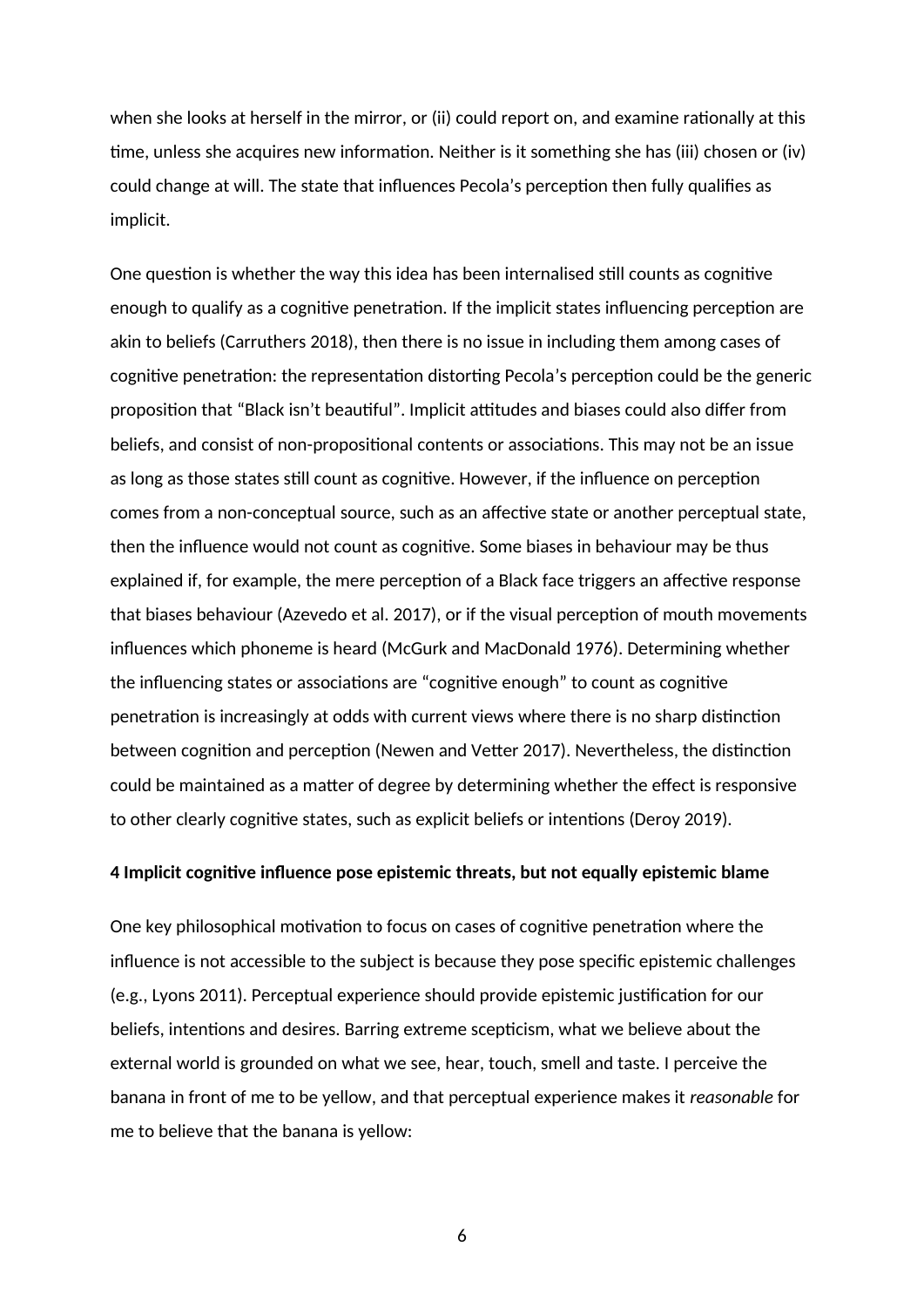It is because perceptual experience has the phenomenal character of confronting one with objects and properties in the world around me that it justifies forming beliefs about those objects and properties. (Smithies 2014: 103)

Perceptual experiences thus influence cognitive states such as beliefs, which in turn can influence what we desire, or decide to do. If perceptual experiences are themselves influenced by cognitive states, their justificatory role is in part jeopardised. If my previous belief that most bananas are yellow determines my current perceptual experience of the banana in front of me as being yellow, then it becomes suspect to justify my current belief regarding the colour of the banana on that perceptual experience. Cognitive penetration introduces a circular justificatory structure (Siegel 2017). It does not seem epistemically rational to rely on our perceptual experience to justify or increase the credence in our preexisting beliefs, if these experiences are already influenced by the very beliefs they are meant to justify. Arguably, not all cases of cognitive penetrability have this circular structure. When my perception is modulated by desire so that I see something because I want it to be true, then I have a cognitively penetrated experience, albeit no circular one (Lyons 2011). A more general problem is that some forms of cognitive penetration diminish the reliability of perception, although other forms could increase it. A different, though related, epistemic worry is that, if cognitive penetration occurs, perception conforms more to the penetrating cognitive state than to the evidential data provided by the environment (Raftopoulos 2019; but see Burnston 2017). Adopting Smithies' formulation above, a cognitively penetrated perceptual experience no longer confronts me with objects and properties in the world around me as they are, which threatens its justificatory role in forming accurate beliefs about those objects and properties.

The implicit or explicit character of both the influencing state and the process of influence allows us to better distinguish between two different epistemic issues. The first one is the general *epistemic threat* that comes from the fact that the agent is not explicitly aware that her perception is influenced. The second is the *epistemic fault* of the agent when she becomes aware of the influencing content and/or the process of influence on perception, but fails to counteract this influence.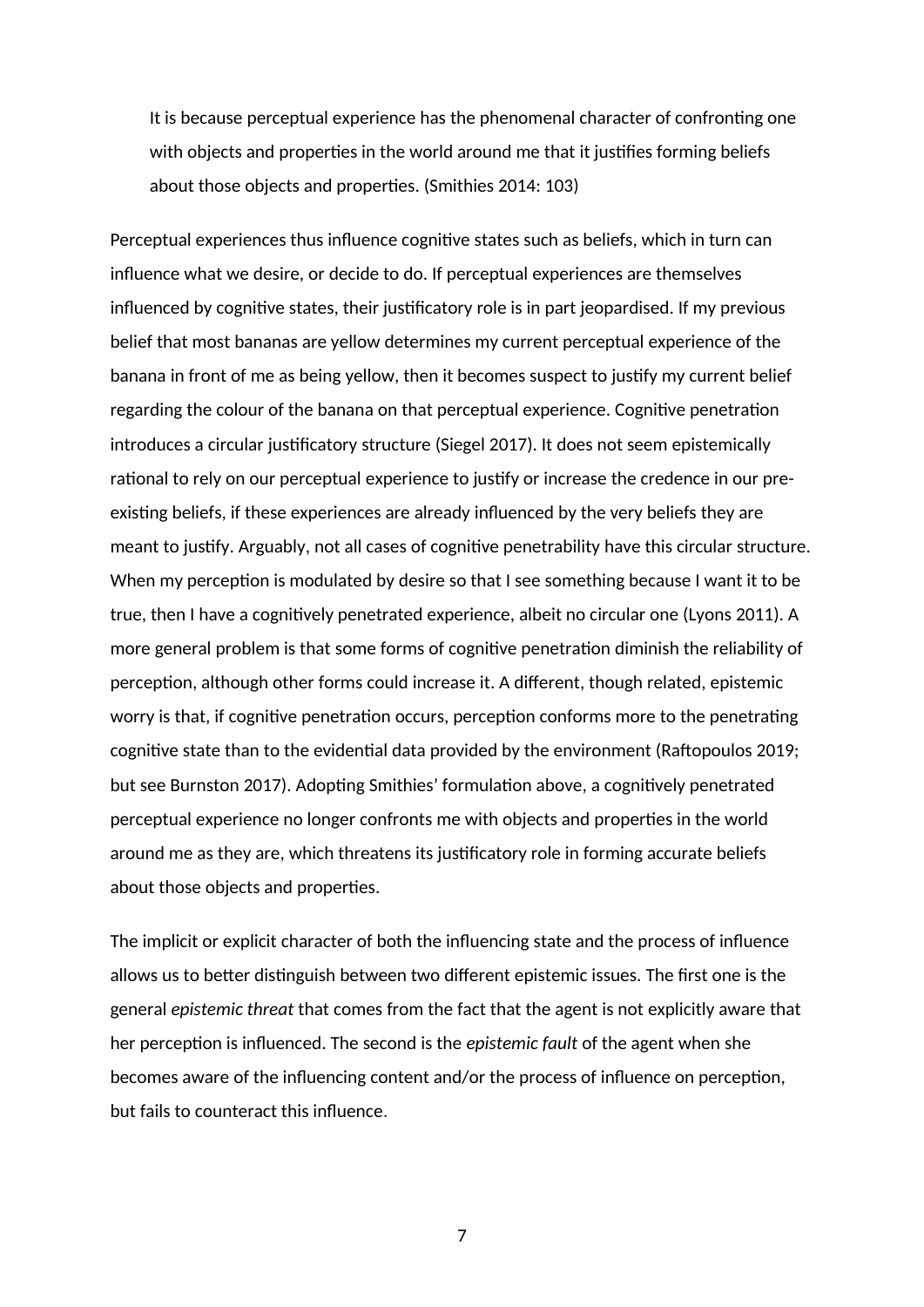Arguably, the epistemic threat is the same independently of whether the content of the influencing state is explicit (like the belief that bananas are yellow) or implicit (like the representation that Black people cannot be as beautiful as White people). In both cases, we have the epistemic worry that perceptual experience fails to represent the external facts accurately, and the worry of a circular justification of beliefs. The epistemic threat of cognitive penetration occurs, however, when the process of influence on perception is not internally accessible to the perceiver. Even if the influence comes from an accurate cognitive representation, the perceiver does not realise that their perception is shaped by background cognitive expectations, and takes it to represent reality as it is.

Not all would agree on this threat. According to a specific internalist theory of perceptual justification, known as accessibilism, only factors that are consciously accessible to the believer can be relevant to epistemic justification (Feldman and Conee 2001). If the influence of cognitive states on perceptual experience is always implicit, it would then be irrelevant to determining the epistemic value of the penetrated experience. However, the intuition that perceptual experience should have more epistemic weight when it accurately represents the world, rather than our background cognitive states, suggest that cognitive penetration on perception should count as relevant to epistemic justification. If this is so, then accessibilism does not have the resources to account for the epistemic threats posed by the implicit cognitive penetration of experience (Siegel 2012; Puddifoot 2016).

As we saw above, an agent may gain access to the fact that their perception is influenced, though this access needs to come from instructions or metacognitive inference. Once they realise that their perception is epistemically threatened, however, the epistemic threat opens a question of epistemic responsibility. If the agent realises that their perception is influenced, they seem epistemically responsible for the judgments or beliefs formed on the basis of this percept. If someone has access to the fact that they have a cognitive state that is currently influencing their perceptual experience, and if they realise that this cognitive state is inaccurate or unjustified, then they would have reasons — understood here as epistemic obligations — to stop holding the influencing state, diminish its influence on experience, or/and stop relying on that experience to make judgements or support beliefs. All these options rely on the conscious, deliberative agency of the person. Having reasons to act, however, arguably depends on being aware of such reasons and on whether one *can*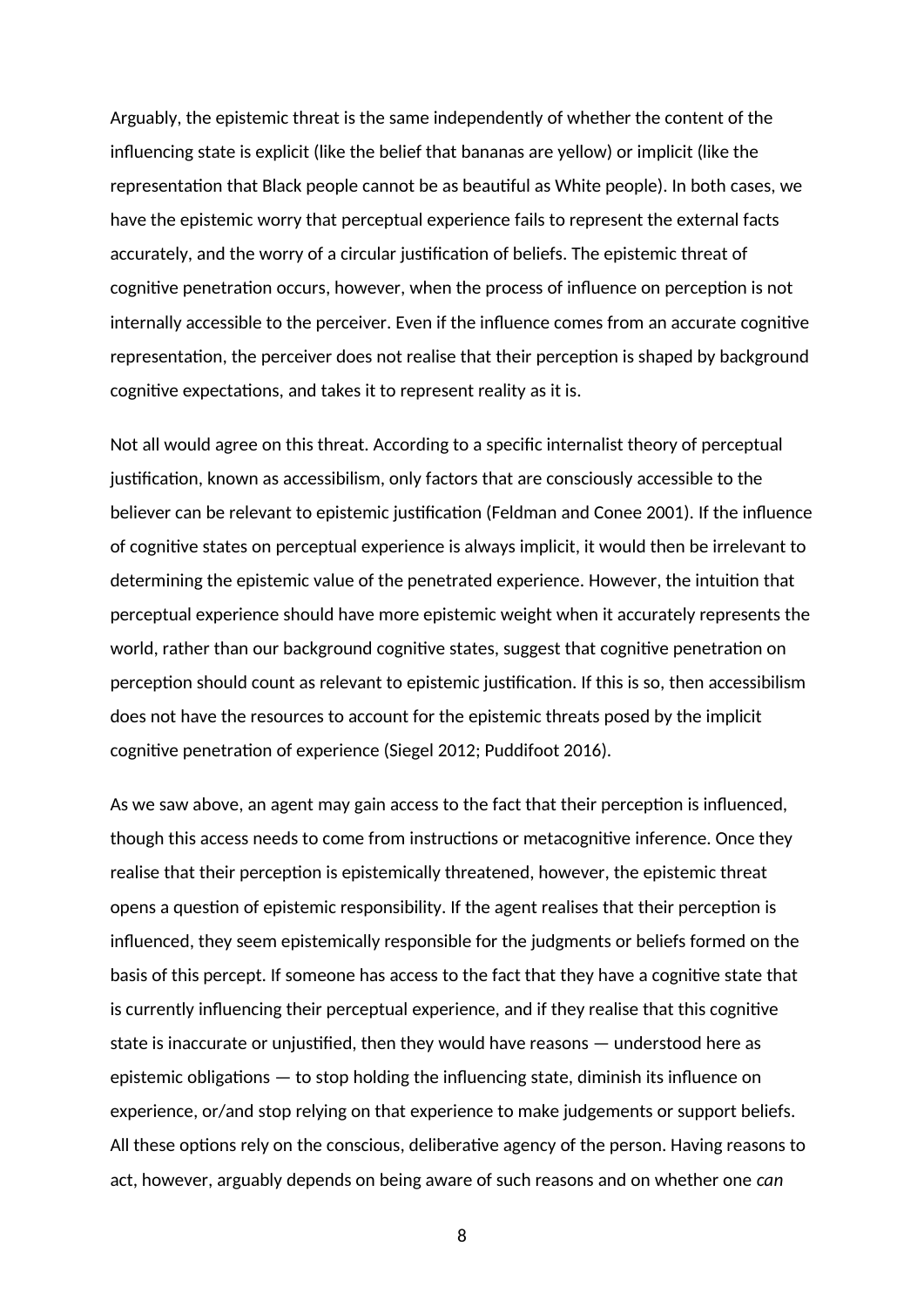perform the action at all. Determining the epistemic faultiness in cases where an inaccurate or unjustified cognitive representation bears on perception depends on two factors: whether the person can be aware that their perception is being influenced, and whether the person has ways to intervene on this state (Rettler 2018).

Voluntary control is here key in determining the epistemic faultiness of cognitive penetration: if people are aware of the influence or its source, but cannot counteract the influence or intervene on the source, then they are also not much at fault. Many beliefs, desires and intentions are often hard to hold back. I may not be able to deliberately change racial biases, for example, even when I consciously repudiate them. In many cases, we don't have agential control over the influencing cognitive state, nor over the process of influence, even when we are aware of them both. Some philosophers, however, argue that direct voluntary control is not necessary: some beliefs may still be under indirect control (e.g., Rettler 2018); and even when voluntary control is lacking, accountability to other agents may be sufficient to determine epistemic blame (see Brown 2019 for an overview). Even when voluntary control is possible, epistemic blameworthiness will depend on how difficult it is to exercise this control (Nelkin 2016). Once Pecola is made aware of the unjustified view affecting her perceptual experience, she has good reasons to try and stop herself from holding such views, and, at least, to stop these views from shaping her experience. If exercising such control is feasible, then we could find her at fault for continuing to hold these views or let them shape her perception. If, however, at it is often the case, exercising control requires special skills, effort, or repeated attempts, we may find her less epistemically faulty for failing to counteract the cognitive penetration of her experience.

## **5 Further complexities in attributing blame to implicit influencers**

On this reading, when Pecola believes that she is not beautiful, because her perception of herself is influenced by a representation that she has no awareness or easy control of, she is not under an epistemic fault. Shall we grant the same epistemic absolution to all kinds of cognitive penetration, when the influencing state is implicit? Here we consider in turn three different considerations that may change this verdict: awareness checks, moral obligations, and access to social interventions.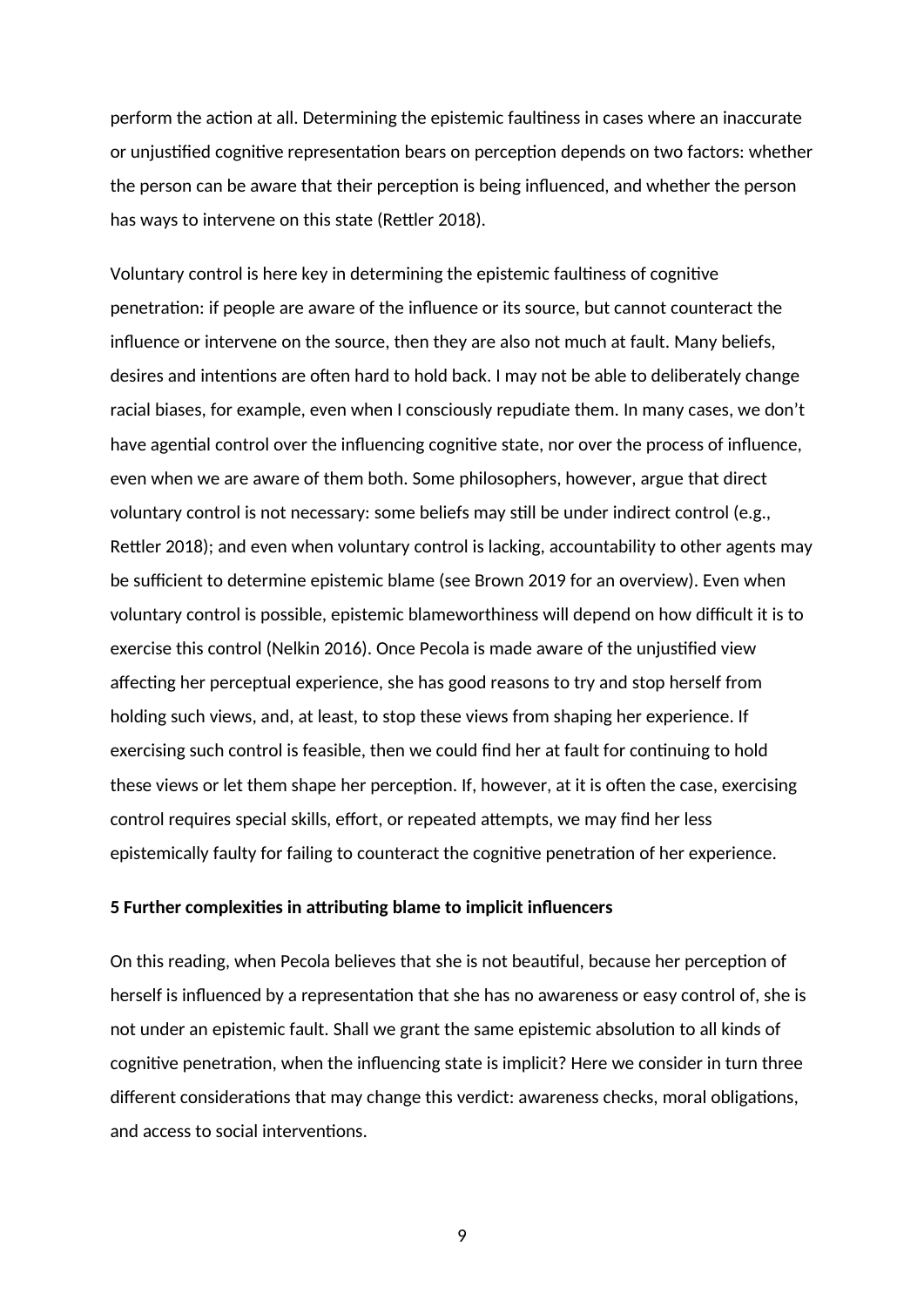1. *Awareness checks*. An agent is under epistemic blame if they are aware of an inaccurate, or unjustified representation influencing their perception, and have *reasons* to diminish the influence itself or the consequences of that influence. If a state is implicit, then the first condition cannot be fulfilled. Several lines of research suggest, however, that one of the canonical examples of implicit cognition, such as implicit biases, are at least partly accessible to consciousness (Gawronski et al. 2006). If this is so, implicit influences on perception would always be epistemically blame-worthy to some degree. For example, people can correctly predict their score in an Implicit Association Test presenting Black and White faces, before taking the test (Hahn et al. 2014). People also tend to misreport their biases when explicitly asked, as they may be concerned with appearing prejudiced (Hall and Payne 2010), an interpretation which supposes that they realise that they have certain biases. One issue with conclusions based on verbal self-reports and predictions is that they are not a robust way to assess whether people have introspective or conscious access to the content of the implicit biases, even less if they possibly can. For example, people could merely guess how they would perform, rather than introspectively access the content of their supposed implicit attitudes (Carruthers 2018).

2. *Moral obligations* are never far away when discussing implicit biases. Pecola's example is partly chosen to avoid mixing the moral wrongness of implicit representations bearing on perception, from the epistemic risk they introduce. But consider a white person who has internalised the same views as Pecola, and is not aware of them. While they do not explicitly believe that Black people cannot be as beautiful as White people, their perception, like Pecola's, may still be biased by this implicit representation. Shall they also be absolved epistemically of any fault? Surely, their perception is also threatened by the same epistemic risks as Pecola's, but the fact that this influence does not hurt them directly, but hurts others, seems to call for more blame. The precise boundaries between epistemic and moral blame are still a matter of debate (Brown 2019). On one approach, even when one is not epistemically responsible for beliefs based on experiences that have been influenced by implicit states, one may still be morally responsible for the outcomes of these beliefs. Attributions of moral responsibility raise the stake for epistemic obligations. If our implicit states put us at a greater risk of a morally reprehensible action, because they influence our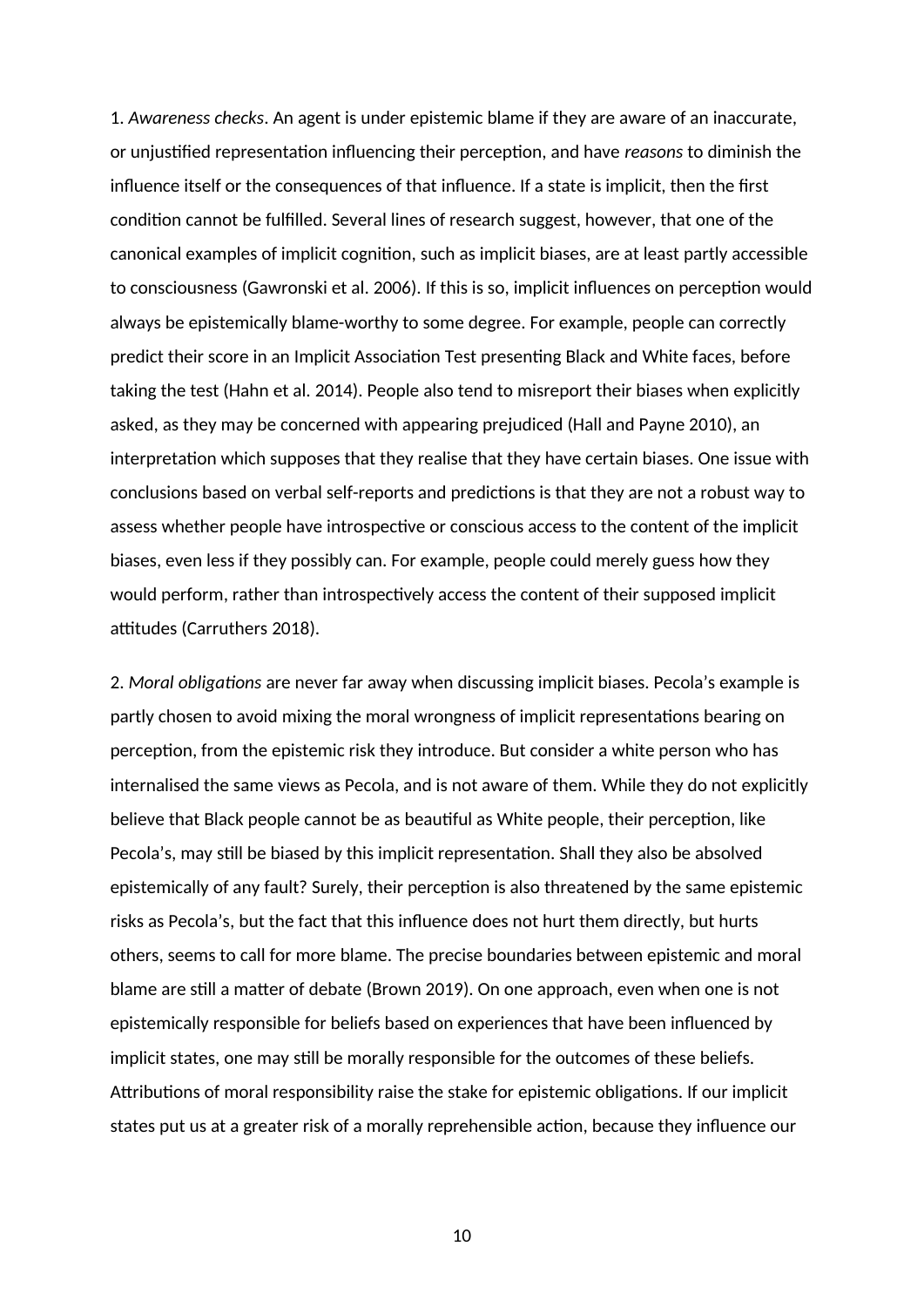perception, we seem to bear a greater responsibility for learning about them, or doing something about them.

3. *Role of social feedback*. Voluntary control of own's cognitive states and how they might affect perception can be assumed to rely on an agent's direct internal access to those states. But this is not necessarily the case. Importantly, there are several means through which perceivers could become aware that their perception is influenced, or even of the specific cognitive contents which are influencing it. These include direct internal means, such as selfreflection and metacognition. But their awareness may also be externally mediated, obtained through other people's trusted testimony or warning. In this sense, both individual reflective awareness and social influences will affect the epistemic fault arising from cognitive penetration. If such externally-mediated access is easy, then, again, the agent may be considered more epistemologically faulty than if it is difficult.

Can we then diminish the cognitive influences over our perceptions, if we only have access to this influence through others' testimony? Travers et al. (2020) tested for this, by telling participants halfway through the experiment that their responses were biased by either 'racial stereotypes' or 'facial features', and encouraged them to do better. They found that when so informed the race-lightness effect was reduced: participants were less influenced by the facial morphologies in their judgements, compared to a control group which had no social feedback. The fact that third-party information can be sufficient to make people realise that their perception is influenced by implicit states, and intervene to diminish this effect, delivers a mixed verdict. On the one hand, people could not, at least under these experimental conditions, fully suppress the effects of morphology on their perception of brightness, suggesting that implicit representations continued to exert some influence (or that all the remaining effects were due to low-level differences, see Firestone and Scholl 2016). On the other hand, social intervention was successful in partly alleviating the influence and making people perform better.

# **6 Conclusions**

Cognitive influences on perception operate implicitly and sometimes come from an implicit cognitive state. These two characteristics explain why these influences are epistemic threatening, and help determine how much epistemic fault rests with the agent.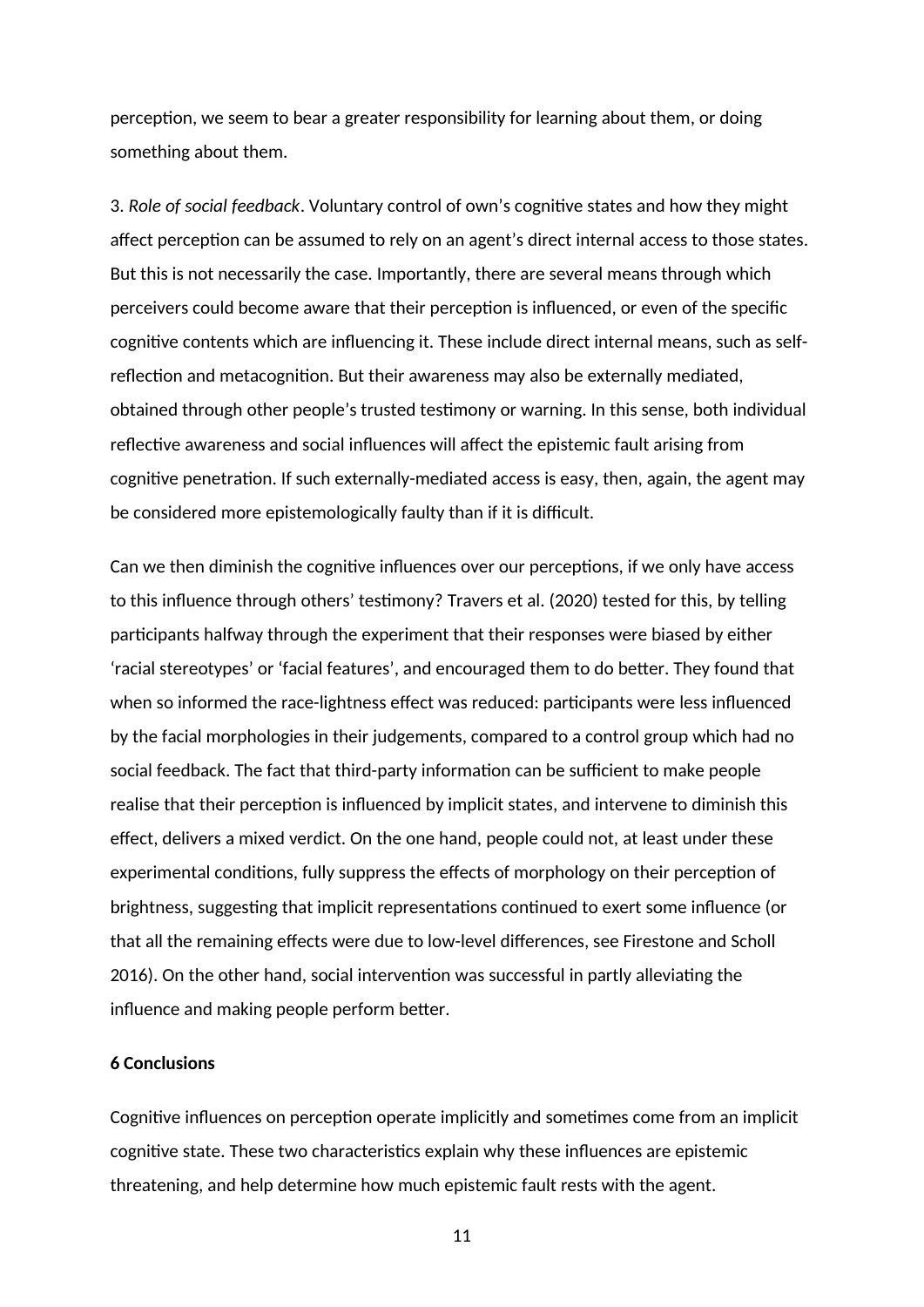Independently of whether the influencing state is explicit or implicit, the fact that perception can be influenced by cognitive states without us directly being aware of this influence raises an epistemic threat. Importantly, if it is possible and easy for perceivers to indirectly realise that their perception is influenced, their epistemic responsibility seems to be engaged.

Cognitive penetrability and its epistemic consequences have been studied and debated as a phenomenon affecting the individual. The role of social factors, however, highlights that both awareness and the possibility or difficulty of control need to be assessed at the level of the individual and the level of cultures and groups. Groups may be epistemically appraisable, rather than individuals themselves, for normalising ill-founded beliefs, and failing to investigate and propagate awareness of the implicit influences that distort individuals' perceptions and viciously shape their beliefs (see Siegel 2017). Even individual metacognitive awareness, which individuals lack when it comes to implicit influences on perception (Travers et al. 2020), may eventually be shaped by social factors (Pescetelli et al. 2016). Though perception is an individual state and process, cognitive penetration makes it socially dependent in two important ways. Social feedback may be needed for us to realise that our perception is influenced, and it may also be needed for us to realise what states exactly influence it.

### **References**

Azevedo, R. T., Garfinkel, S. N., Critchley, H. D., and Tsakiris, M. 2017. "Cardiac afferent activity modulates the expression of racial stereotypes". *Nature Communications*, *8*: 13854.

Bergqvist, A. and Cowan, R., eds., 2018. *Evaluative perception*. Oxford: Oxford University Press.

Burnston, D. C. 2017. "Cognitive penetration and the cognition–perception interface". *Synthese*, *194*: 3645-3668.

Brown, J. 2019. "Epistemically blameworthy belief". *Philosophical Studies*, *177*: 3595–3614.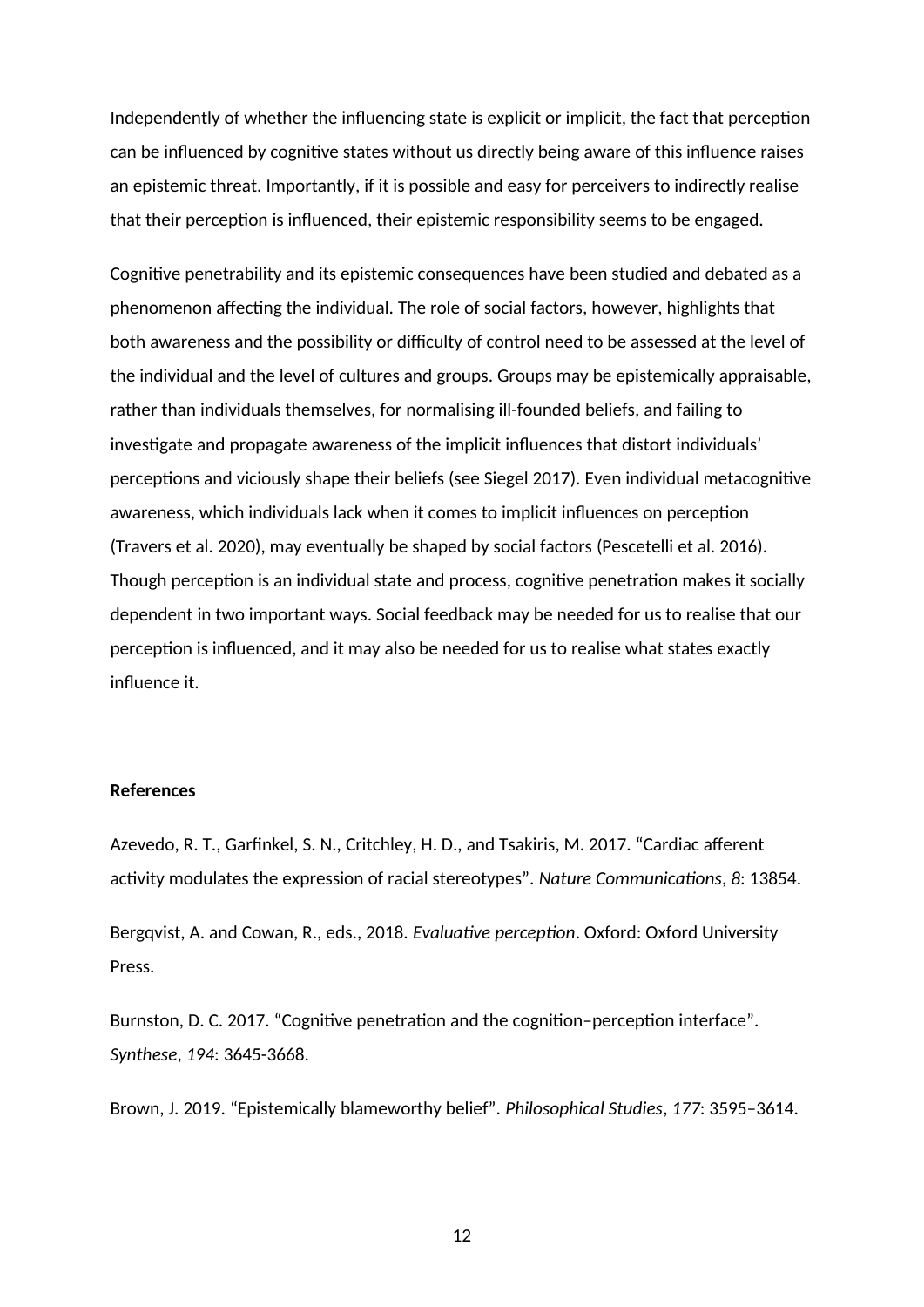Carruthers, P. 2018. "Implicit versus explicit attitudes: differing manifestations of the same representational structures?" *Review of Philosophy and Psychology*, *9*: 51–72.

Cermeño-Aínsa, S. 2020. "The cognitive penetrability of perception: A blocked debate and a tentative solution". *Consciousness and Cognition*, *77*: 102838.

Davies, M. 2015. "Knowledge (explicit, implicit and tacit): Philosophical aspects". In J. Wright, ed., *International encyclopedia of the social and behavioral sciences (second edition)*. Oxford: Elsevier.

Deroy, O. 2013. "Object-sensitivity versus cognitive penetrability of perception". *Philosophical Studies*, 162: 87–107.

Deroy, O. 2019. "Predictions do not entail cognitive penetration: 'Racial' biases in predictive models of perception". In C. Limbeck-Lilienau and F. Stadler, eds., *The philosophy of perception*. Berlin: De Gruyter.

Deroy, O., Spence, C., and Noppeney, U. 2016. "Metacognition in multisensory perception". *Trends in Cognitive Sciences*, *20*: 736-747.

Dummett, M. 1991. *The logical basis of metaphysics*. London: Duckworth.

Feldman, R. and Conee, E. 2001. "Internalism defended". *American Philosophical Quarterly*, *38*: 1–18.

Firestone, C. and Scholl, B.J. 2016. "Cognition does not affect perception: Evaluating the evidence for 'top-down' effects". *Behavioral and Brain Sciences*, *39*: e229.

Gawronski, B., Hofmann, W. and Wilbur, C.J. 2006. "Are 'implicit' attitudes unconscious?" *Consciousness and Cognition*, *15*: 485–499.

Hahn, A., Judd, C. M., Hirsh, H. K., and Blair, I. V. 2014. "Awareness of implicit attitudes". *Journal of Experimental Psychology: General*, *143*: 1369–1392.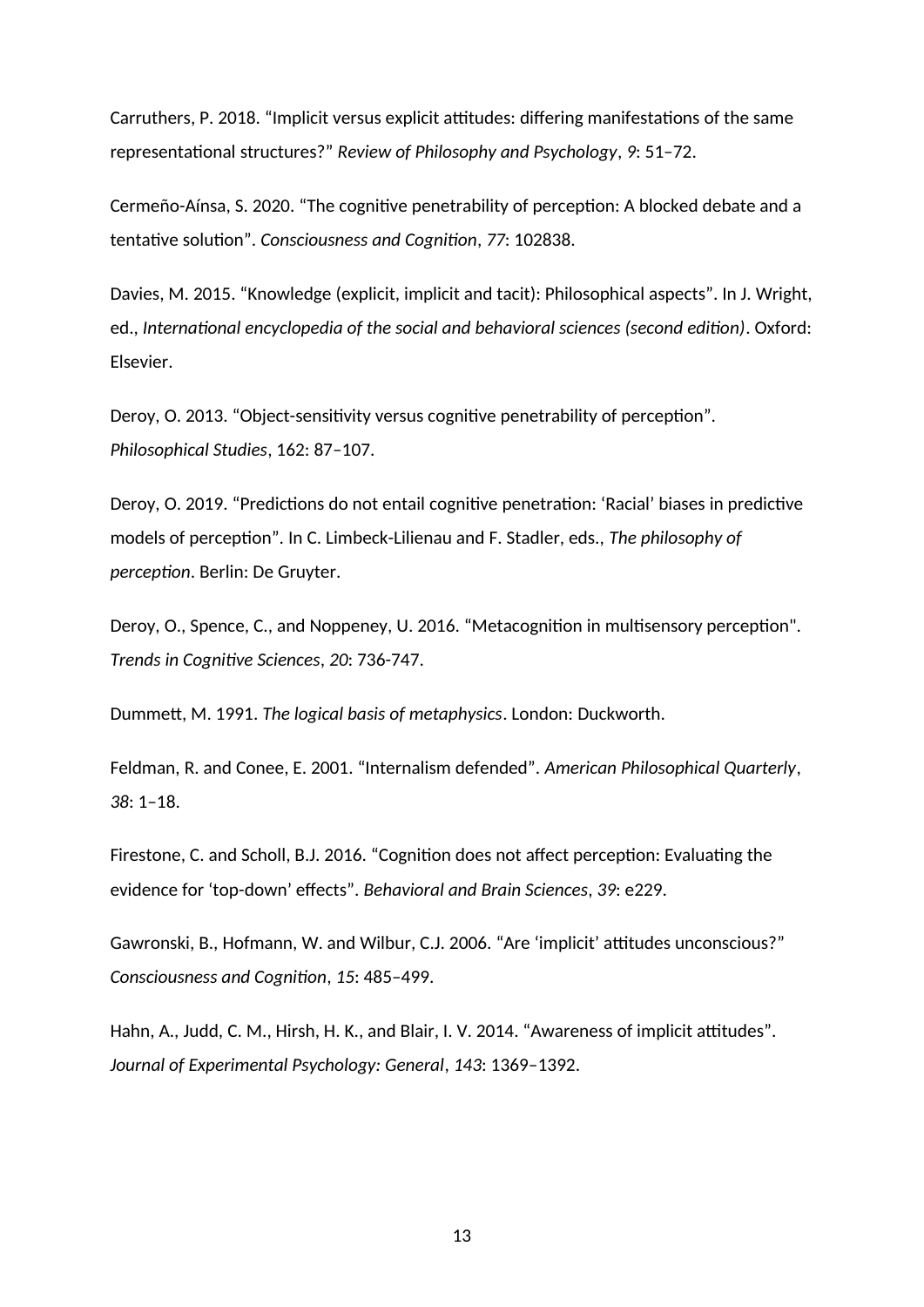Hall, D.L. and Payne, B.K. 2010. "Unconscious influences of attitudes and challenges to selfcontrol". In R.R. Hassin, K.N. Ochsner, and Y. Trope, eds., *Self control in society, mind, and brain*. Oxford: Oxford University Press.

Hansen, T., Olkkonen, M., Walter, S., and Gegenfurtner, K.R. 2006. "Memory modulates color appearance". *Nature Neuroscience*, *9:* 1367–1368.

Levin, D.T. and Banaji, M.R. 2006. "Distortions in the perceived lightness of faces: the role of race categories". *Journal of Experimental Psychology: General*, *135*: 501–12.

Lyons, J. 2011. "Circularity, reliability, and the cognitive penetrability of perception". *Philosophical Issues*, *21*: 289–311.

Marchi, F. 2017. "Attention and cognitive penetrability: the epistemic consequences of attention as a form of metacognitive regulation". *Consciousness and Cognition*, *47*: 48–62.

McGurk, H. and MacDonald, J. 1976. "Hearing lips and seeing voices". *Nature*, 264: 746–748.

Mole, C. 2015. "Attention and cognitive penetration". In J. Zeimbekis and A. Raftopoulos, eds., *The cognitive penetrability of perception: new philosophical perspectives*. Oxford: Oxford University Press.

Nelkin, D.K. 2016. "Difficulty and degrees of moral praiseworthiness and blameworthiness". *Noûs*, *50*: 356–378.

Newen, A. and Vetter, P. 2017. "Why cognitive penetration of our perceptual experience is still the most plausible account". *Consciousness and Cognition*, *47*: 26–37.

Pescetelli, N., Rees, G. and Bahrami, B. 2016. "The perceptual and social components of metacognition". *Journal of Experimental Psychology: General*, *145*: 949–965.

Proust, J. 2010. "Metacognition". *Philosophy Compass*, *5*: 989–998.

Puddifoot, K. 2016. "Accessibilism and the challenge from implicit bias". *Pacific Philosophical Quarterly*, *97*: 421–434.